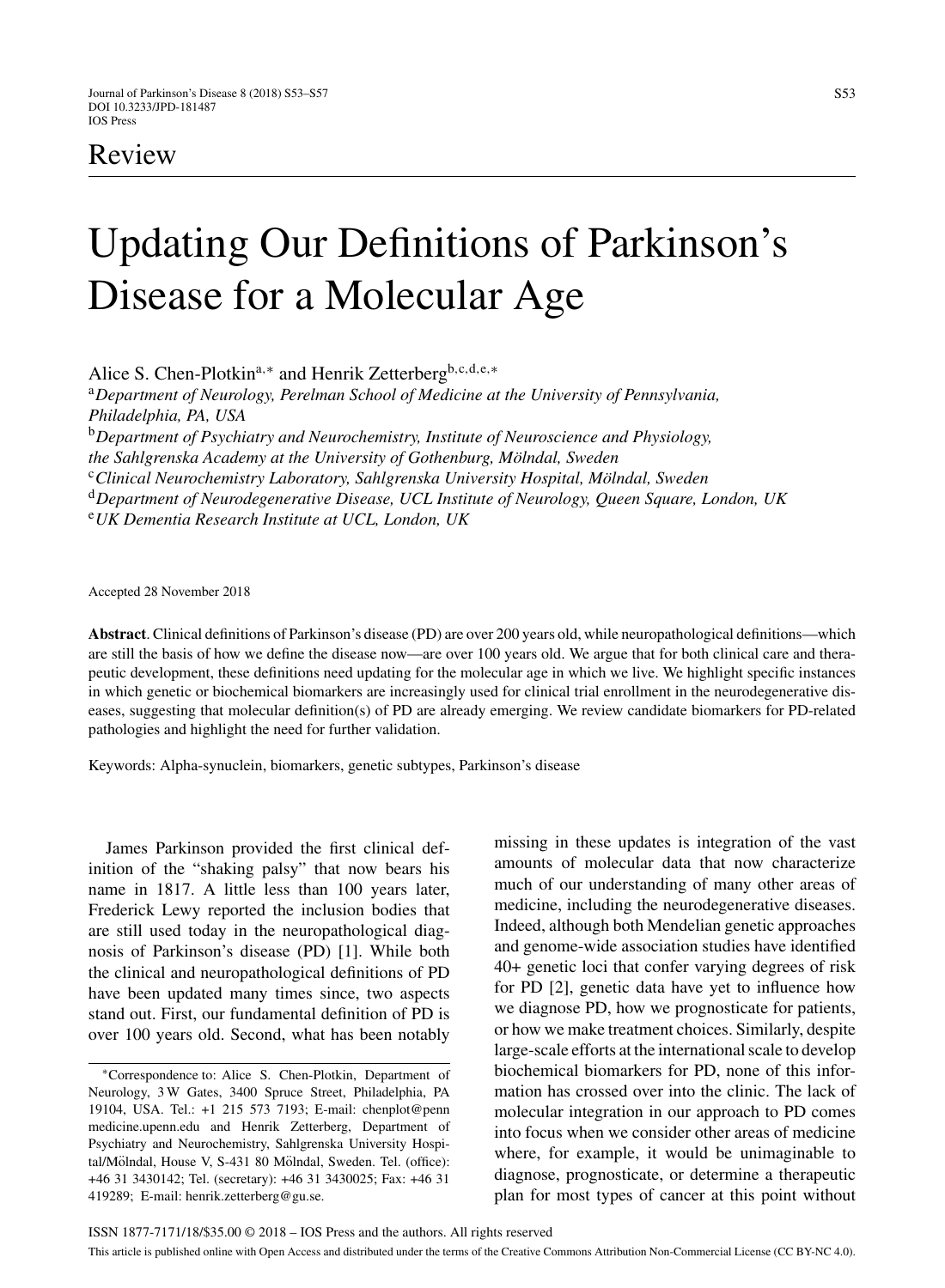molecular guidance, or where biochemical tests (e.g., troponin and lipid measurements) routinely affect decision-making about the care of cardiology patients. It should also be noted that revised clinical criteria to the other major neurodegenerative disease, Alzheimer's disease (AD), include biomarker evidence of amyloid- $\beta$  (A $\beta$ ) and tangle pathology, as well as neurodegeneration, (i.e., the core pathological features of the disease [3]).

Here, we pose three related questions as we consider the future of PD research and clinical care. First: Do we currently use molecular data in any of our various working definitions of PD? Second: What are the likely benefits of incorporating molecular data into our definitions of PD? Third: What are the likely barriers to a molecular view of PD? While we do not have complete answers to all of these questions and while we need to acknowledge the paucity of clinically validated molecular markers of PD, we believe that the partial answers that are emerging suggest that, for therapeutic development, clinical trial, and clinical management purposes, we should begin the process of updating our definitions of PD for the molecular age in which we live.

## **DO WE CURRENTLY USE MOLECULAR DATA IN ANY OF OUR VARIOUS WORKING DEFINITIONS OF PD?**

We believe the answer is, increasingly, yes. That is, while *clinical* definitions of PD are still based on symptomatology, confirmed by the "gold standard" of neuronal  $\alpha$ -synuclein-containing Lewy bodies at autopsy, our working definitions of PD for mechanistic research purposes as well as clinical trial entry are already molecular in many cases. In preclinical models, animals with mutations (or loss of function) in PD-associated genes such as *GBA* or *LRRK2* are studied, and conclusions drawn from these models are not assumed to hold true for all of PD, but rather for the molecularly-defined subsets of PD patients who carry mutations in these specific genes. Beyond the preclinical research realm, Phase I and II trials of *LRRK2* or *GBA*-targeting agents are not enrolling all-comers with PD, but rather those PD patients molecularly defined by mutations in these targets. Even the ongoing Phase III trial of inosine for urate elevation in PD, which does not target a genetically-defined subset of patients, does use biochemical measures of urate from the blood in its entry criteria, as well as for proof of target engagement [4]. Thus, many signs

point to the entry of molecular information—in the form of genetic data and biochemical measures from patient-derived biofluids—into research and clinical trial criteria now. Moreover, they suggest that we need to be thinking of how this data might enter the PD clinic in the near future and building in some of the tools (e.g., genetic counseling) needed for such a transition.

# **WHAT ARE THE LIKELY BENEFITS OF INCORPORATING MOLECULAR DATA INTO OUR DEFINITIONS OF PD?**

For the clinic, in the near term, the benefits of incorporating molecular data into our definitions of PD are likely to revolve around the ability to offer experimental therapeutics for the patients most likely to respond. To put real-world numbers on this benefit, at the University of Pennsylvania (Penn), where one of us practices PD patient care, 23 carriers of *GBA* mutations have been identified over >10 years of research efforts with a robust research patient cohort; of these, fewer than 10 are eligible at this point for the *GBA*-targeted clinical trials that are currently enrolling. If molecular characterization were to encompass the entire clinical PD population at this site (>2000 patients), we estimate that >100 (and possibly >200) PD patients with *GBA* mutations would be identified, offering these patients the possibility of enrolling in a targeted clinical trial for their currently incurable disease. Indeed, September 2018 saw the launch of the Molecular Integration in Neurological Diagnosis (MIND) Initiative at Penn to do exactly this all-comers genetic characterization.

For the clinical research arena, the potential benefit is in the form of more efficient trials. As we have previously described [5, 6], within-PD heterogeneity is significant, with approximately 1/3 of PD patients in the international Parkinson's Progression Markers Initiative research cohort (modeled on the type of cohort most likely to be used in a neuroprotective trial) showing no increase in their MDS-UPDRS-III score over 2 years of follow-up, which is the average length of a neuroprotective trial, while another 1/3 of PD patients in the same cohort show an average increase of >30 points. To discern a "signal" amidst the "noise" of this degree of within-disease heterogeneity, trials have to be quite large and, as a consequence, costly. Integration of molecular data in the selection of PD clinical trial participants may result in greater trial efficiency. Indeed, as mentioned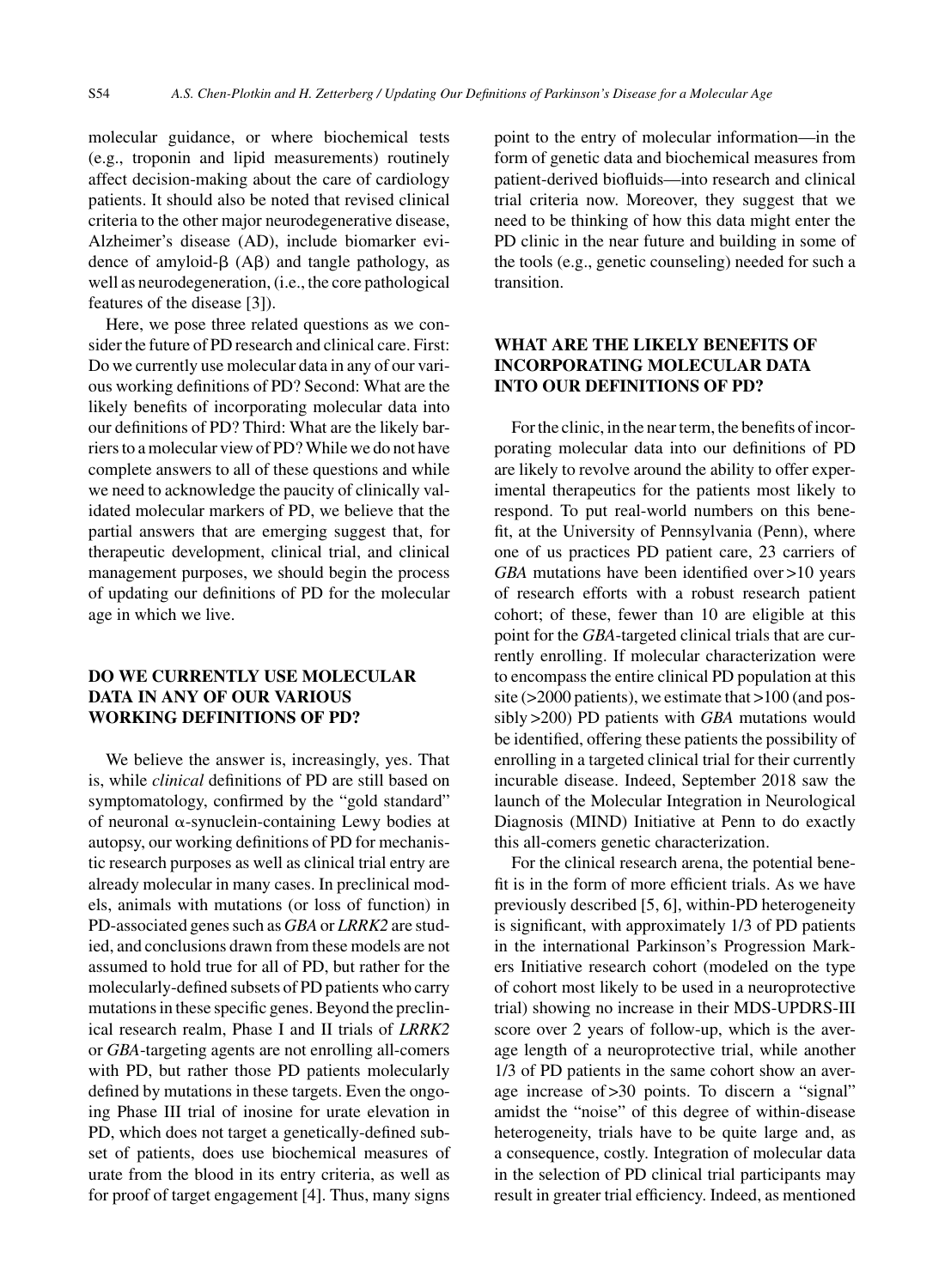in the preceding section, current clinical trials targeting *GBA*, *LRRK2*, or inosine already use molecular information in their enrollment criteria. To compare with AD, it has become clear that the incorporation of molecular data when recruiting patients for trials is crucial; around 30% of patients with clinical signs of AD do not have AD pathology, as determined by  $\text{AB}$  PET or CSF biomarker results [7], which is also supported by autopsy findings [8]. If unnoticed, such "AD mimics" would introduce considerable noise in a trial of disease-modifying drug candidates directed against Aß.

For the preclinical research arena, we believe that loose definitions may have led to unnecessary dissension and/or red herrings in the past. For example, a model of neuronal toxicity based on rotenone treatment is unlikely to be the same biologically as a model based on brain injection of abnormal conformations of alpha-synuclein or one based on transgenic expression of a mutant form of *LRRK2*. Yet all three are considered PD models. Rather than focusing on the "PD" here, one might try to match the mechanisms being studied to the specific PD patients in which we have evidence of dysfunction in this exact mechanism.

### **WHAT ARE THE LIKELY BARRIERS TO A MOLECULAR VIEW OF PD?**

The most likely barrier to embracing a molecular view of PD follows directly from the points made previously: we may end up concluding that PD is not one disease, but many, and this will be difficult to accept. To some extent, fragmentation of the

relatively monolithic view of what constitutes PD is already happening. As mentioned previously, trials of *GBA* substrate reduction are not enrolling PD patients who lack *GBA* mutations for the simple reason that PD patients who have *GBA* mutations are most likely to benefit from targeting this pathway. Other glimpses of this fragmentation are also apparent to the careful observer: the division between tremor-predominant PD and non-tremor-predominant PD can be found as early as Gowers' statement in the 1880 s that "In the majority of cases (two-thirds) the tremor precedes the weakness; occasionally this relation is reversed," which is remarkably similar to the ratio found by Jankovic in 800 patients (441:233) from the DATATOP cohort in 1990 [9]. What was lacking was a molecular "tag" for these subtypes, leading to debate in the literature of the significance of the tremor-predominant subtype if individuals might change their clinical presentation over time [10]. Indeed, this debate motivated our 2016 report that a single nucleotide polymorphism (SNP) near *SNCA* defines a subtype of PD characterized by clinical tremor-predominance, decreased cerebellar *SNCA* RNA expression, and slower motor progression [11]. Importantly, while the "tremor-predominant" clinical state may be demonstrably transient, a SNP genotype is not. Thus, while our report that the rs356182 *SNCA* SNP characterizes a clinically important subtype of PD may be disproved over time, the SNP status of an individual patient, unlike his or her tremorpredominant state, is not similarly debatable.

Another key barrier is the lack of well-validated biomarkers for the PD-related pathologies that constitute our current "definitions" of disease. CSF total tau, phospho-tau and  $A\beta_{42}$  (preferably in a ratio with



Fig. 1. Clinical definitions of Parkinson's disease (represented here by the 1886 William Gowers illustration) are over 200 years old, while the Lewy body that still forms the basis of our pathological definitions was first described over 100 years ago. We argue that a molecular "update" to our disease definitions, based on characterization of DNA and proteins obtained from the biofluids of individual patients, is needed.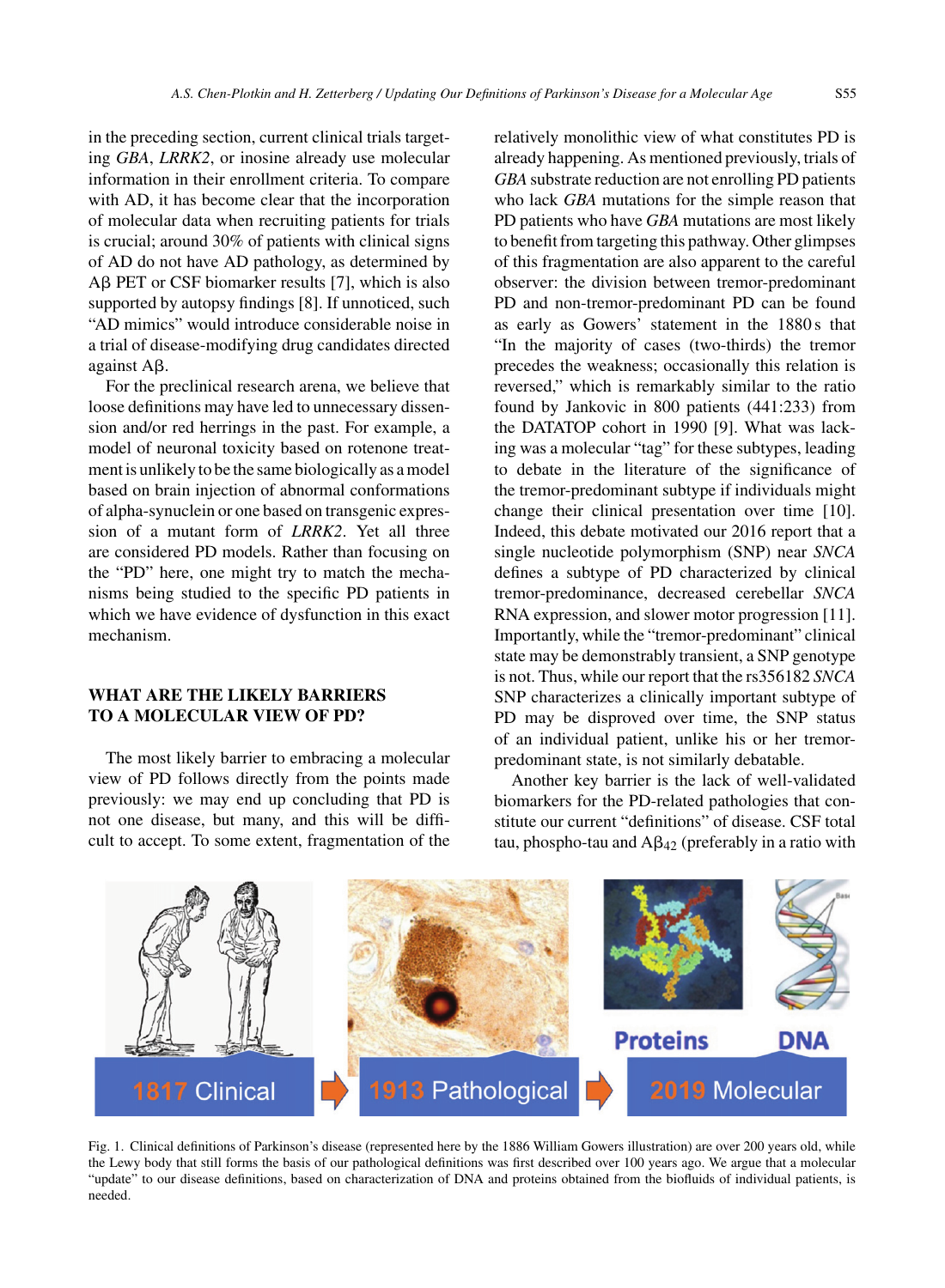the less aggregation-prone  $A\beta_{40}$  that may be used to normalize for inter-individual differences in  $A\beta$ production and clearance) may be used to exclude individuals with AD-related pathologies, although this is certainly complicated by the co-occurrence of AD-related pathologies in the vast majority of PD patients at autopsy [12]. CSF or serum/plasma neurofilament light concentrations may be used to differentiate PD from atypical parkinsonian disorders, as neurofilament light levels are less elevated in PD [13]. However, when it comes to positive identification of Lewy body pathology, CSF  $\alpha$ synuclein concentration is not specific; currently available tests do not differentiate normal from pathological (inclusion-specific or -enriched) forms of  $\alpha$ -synuclein and show only minor changes in PD [14]. Novel tests for oligomeric or phosphorylated forms of  $\alpha$ -synuclein show promising results but are far from validated [15, 16]. The most promising fluid-based biomarker assay for Lewy body pathology at present detects the amplified biochemical signal of  $\alpha$ -synuclein seeds that may be Lewy bodyderived in the CSF from PD patients but not in healthy controls [17, 18]. In regards to positron emission tomography, intense research is ongoing to identify Lewy body-specific ligands but there is no available method yet. Our hope, however, is that the genetic and biochemical characterization of patient-derived materials, using both targeted and unbiased approaches [19], will make it possible to subgroup clinical PD patients regarding prognosis, risk of various co-morbidities, and extent and intensity of pathological processes. We note, additionally, that while genetic markers such as *GBA* and *LRRK2* mutation status are most mature at this point, biochemical biomarkers are important to develop as well, since they may reflect both genetic and environmental influences. Patient-derived molecular signatures—reflecting both genetic and environmental influences—should be useful when developing and evaluating novel drug candidates.

What might it mean to have *many types* of PD, rather than our current conception of PD as one disease affecting a million people worldwide? Certainly, growing pains are expected. Indeed, we don't yet know what to make of the fact that among the 55 *LRRK2* mutation carriers with neuropathology reported to date, a substantial fraction appear not to have the Lewy body pathology that defines PD (reviewed in [20])! It does seem unsatisfactory to then conclude that these individuals do not have PD.

We suspect, however, that the potential benefits far outweigh these growing pains. Indeed, we predict that for PD, as for many forms of cancer over the previous decades, molecular definition (see Fig. 1) could be truly transformative.

#### **ACKNOWLEDGMENTS**

Work in the authors' laboratories is supported by grants from the NIH (RO1 NS082265, P30 AG010 124, UO1 NS097056 to ACP), the Benaroya Fund (to ACP), the Penn Center for Precision Medicine (to ACP), a Biomarkers Across Neurodegenerative Disease Award (ACP), the Swedish Research Council (HZ), the European Research Council (HZ), the Knut and Alice Wallenberg Foundation (HZ) and Swedish State Support for Clinical Research. HZ is a Wallenberg Academy Fellow. ACP is the Parker Family Associate Professor of Neurology.

#### **CONFLICTS OF INTEREST**

HZ has served at scientific advisory boards for Eli Lilly, Roche Diagnostics, Wave, CogRx and Samumed, has received travel support from Teva and is one of the founders of Brain Biomarker Solutions in Gothenburg AB, a GU Ventures-based platform company at the University of Gothenburg.

ACP serves on the Executive Scientific Advisory Board of the Michael J. Fox Foundation. She has a scientific collaboration with 23andMe.

#### **REFERENCES**

- [1] Przedborski S (2017) The two-century journey of Parkinson disease research. *Nat Rev Neurosci* **18**, 251-259.
- [2] Chang D, Nalls MA, Hallgrímsdóttir IB, Hunkapiller J, van der Brug M, Cai F, Kerchner GA, Ayalon G, Bingol B, Sheng M, Hinds D, Behrens TW, Singleton AB, Bhangale TR, Graham RR (2017) A meta-analysis of genome-wide association studies identifies 17 new Parkinson's disease risk loci. *Nat Genet* **49**, 1511-1516.
- [3] Dubois B, Feldman HH, Jacova C, Hampel H, Molinuevo JL, Blennow K, DeKosky ST, Gauthier S, Selkoe D, Bateman R, Cappa S, Crutch S, Engelborghs S, Frisoni GB, Fox NC, Galasko D, Habert M-OO, Jicha GA, Nordberg A, Pasquier F, Rabinovici G, Robert P, Rowe C, Salloway S, Sarazin M, Epelbaum S, de Souza LC, Vellas B, Visser PJ, Schneider L, Stern Y, Scheltens P, Cummings JL (2014) Advancing research diagnostic criteria for Alzheimer's disease: The IWG-2 criteria. *Lancet Neurol* **13**, 614-629.
- [4] Schwarzschild MA, Ascherio A, Beal MF, Cudkowicz ME, Curhan GC, Hare JM, Hooper DC, Kieburtz KD, Macklin EA, Oakes D, Rudolph A, Shoulson I, Tennis MK, Espay AJ, Gartner M, Hung A, Bwala G, Lenehan R, Encarnacion E, Ainslie M, Castillo R, Togasaki D, Barles G, Friedman JH,